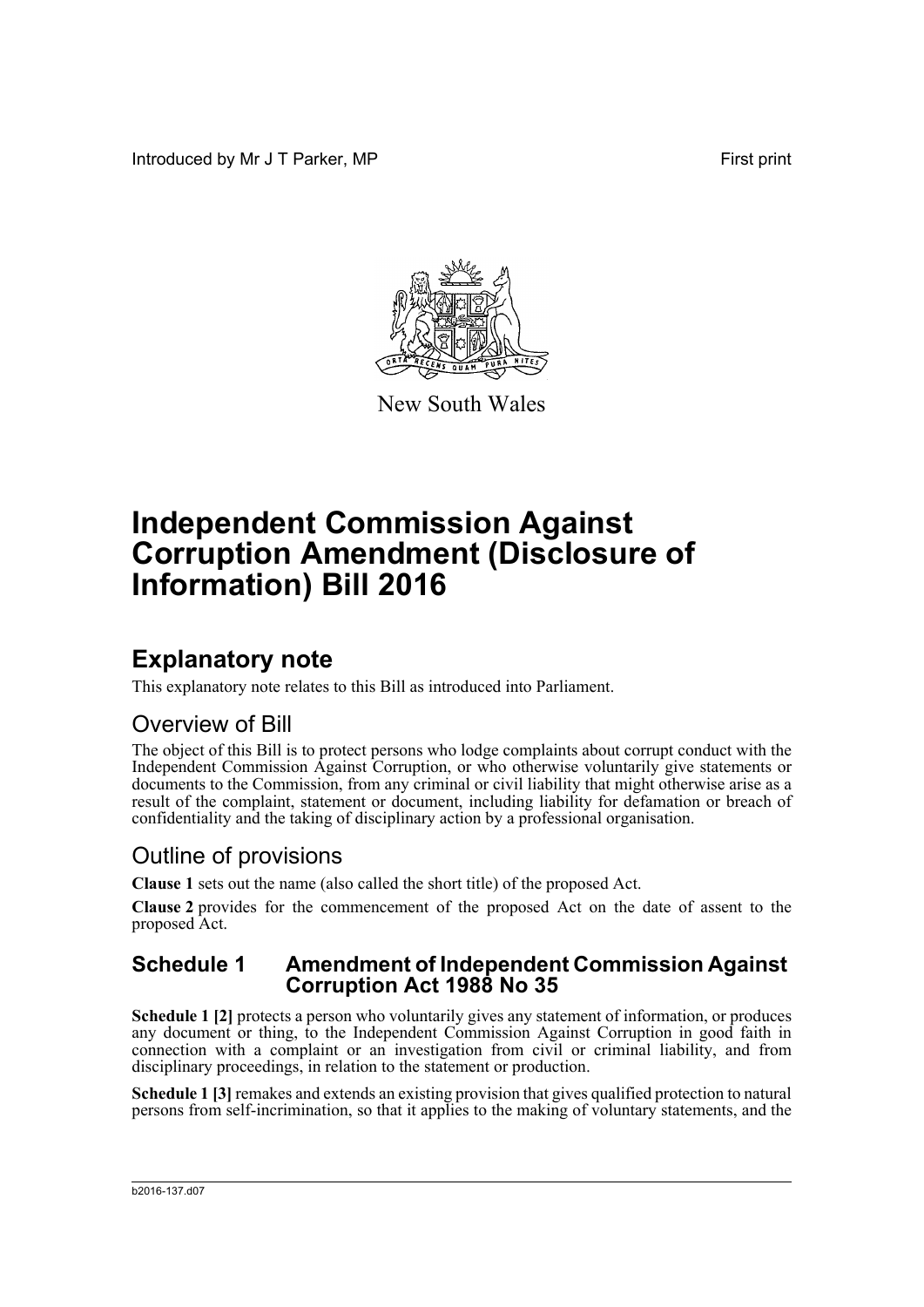Independent Commission Against Corruption Amendment (Disclosure of Information) Bill 2016 [NSW] Explanatory note

voluntary production of documents or things, by a natural person. **Schedule 1 [1] and [4]** make consequential amendments.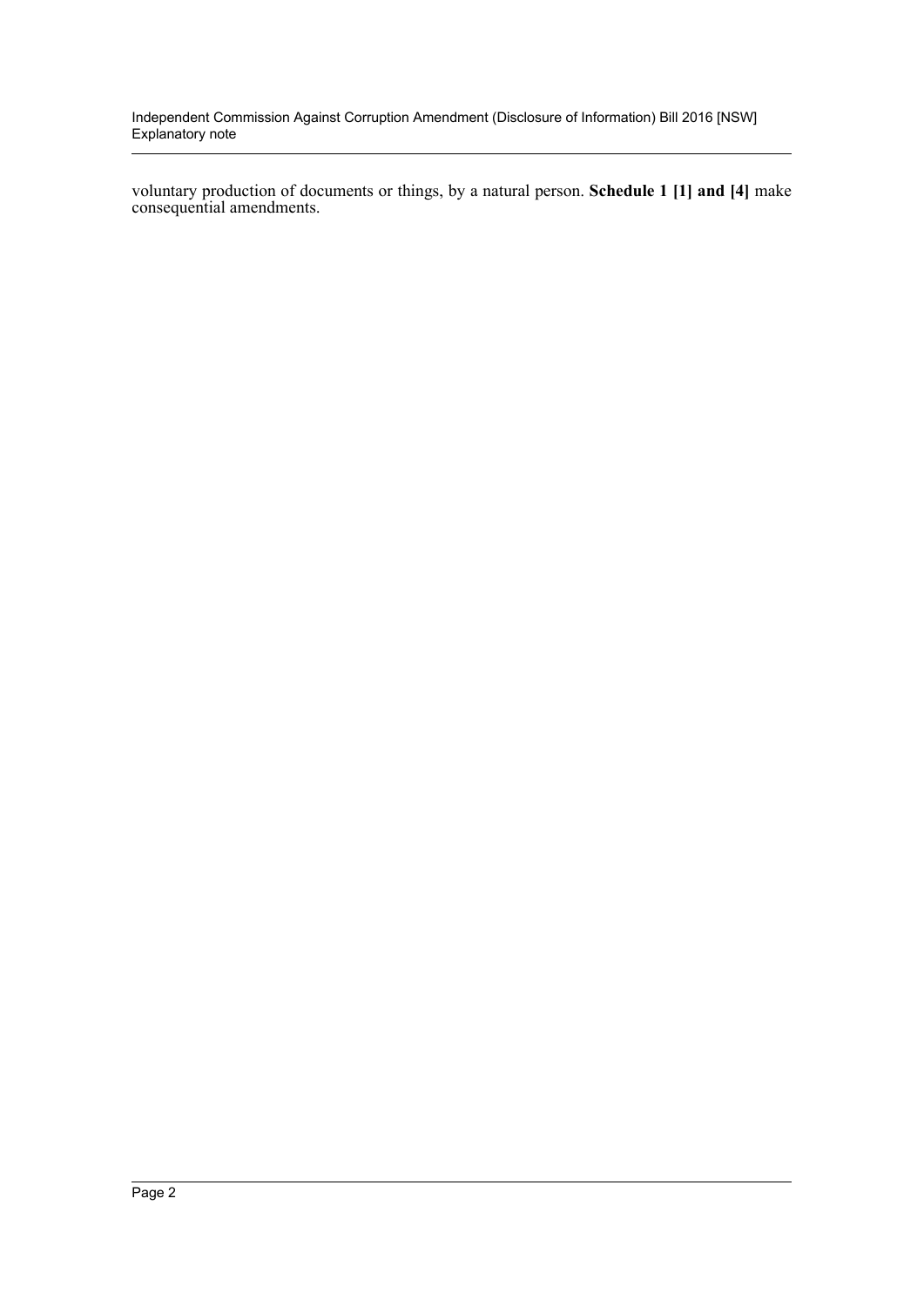Introduced by Mr J T Parker, MP First print



New South Wales

# **Independent Commission Against Corruption Amendment (Disclosure of Information) Bill 2016**

## **Contents**

|                   |                                                                                 | Page          |
|-------------------|---------------------------------------------------------------------------------|---------------|
|                   | Name of Act                                                                     | $\mathcal{P}$ |
|                   | Commencement                                                                    | $\mathcal{P}$ |
| <b>Schedule 1</b> | <b>Amendment of Independent Commission Against Corruption Act</b><br>1988 No 35 | ≏             |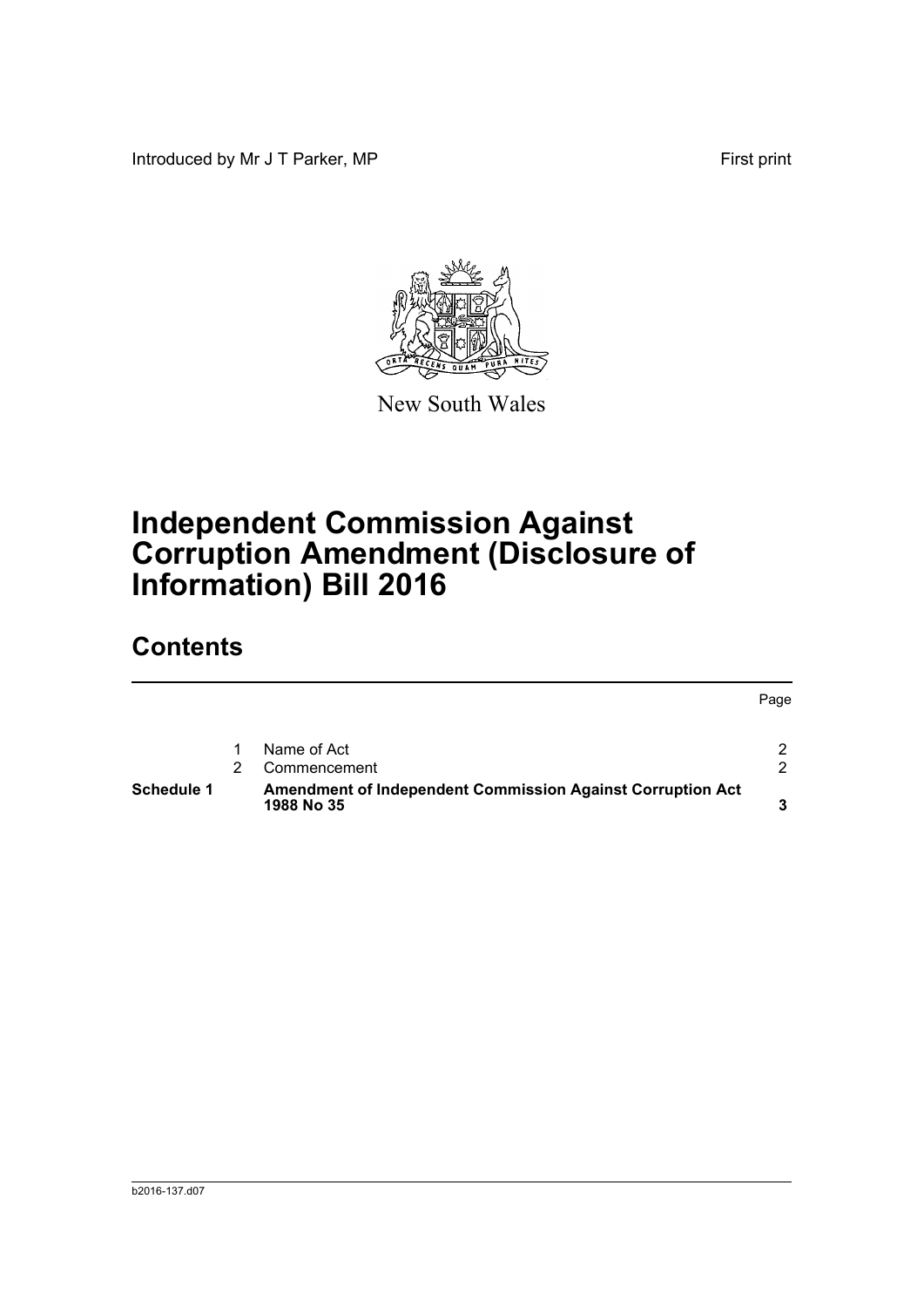

New South Wales

# **Independent Commission Against Corruption Amendment (Disclosure of Information) Bill 2016**

No , 2016

### **A Bill for**

An Act to amend the *Independent Commission Against Corruption Act 1988* to protect individuals who voluntarily disclose information to the Commission from criminal or civil liability in connection with that disclosure.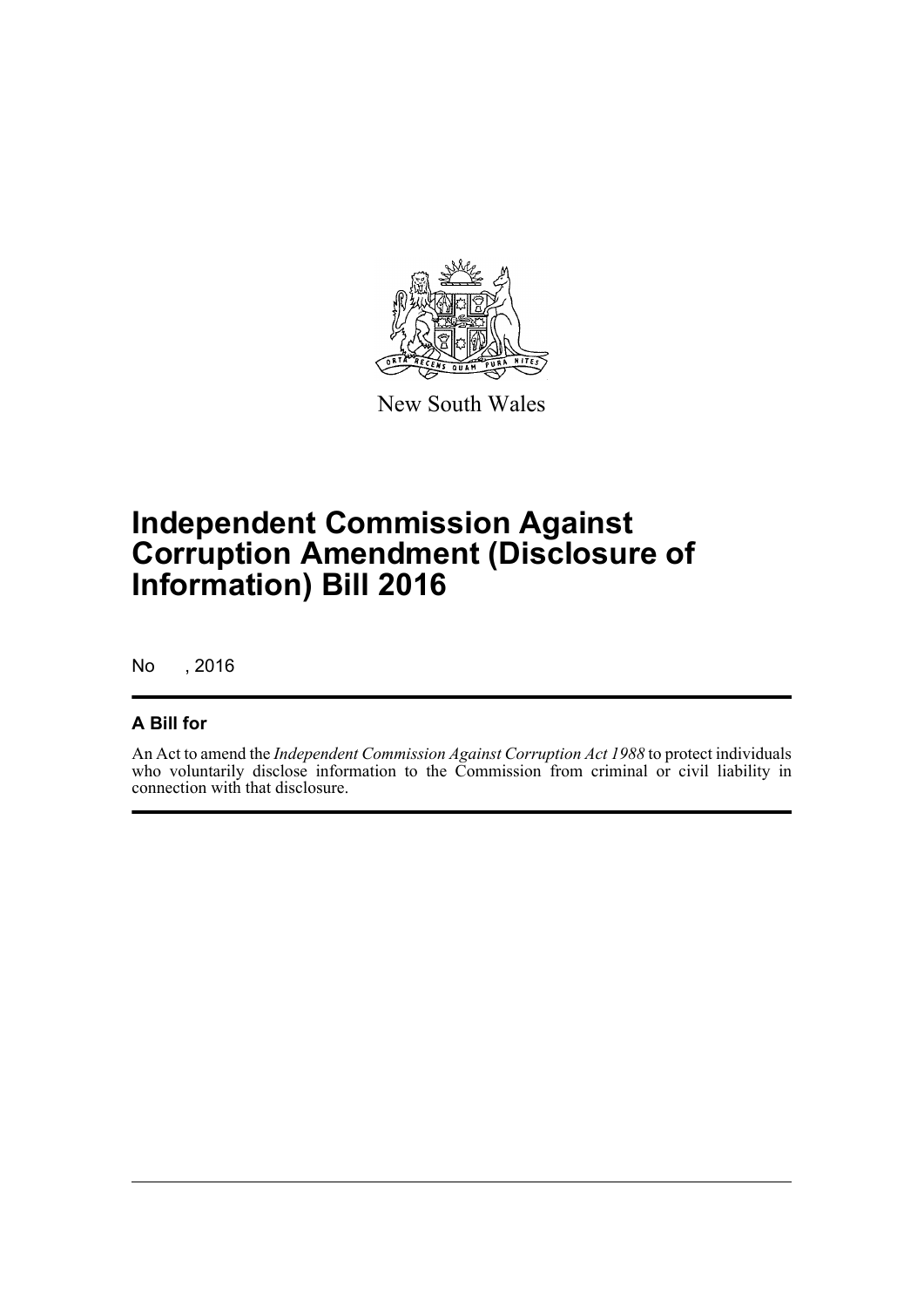Independent Commission Against Corruption Amendment (Disclosure of Information) Bill 2016 [NSW]

<span id="page-4-1"></span><span id="page-4-0"></span>

| The Legislature of New South Wales enacts:                                                                   |                |
|--------------------------------------------------------------------------------------------------------------|----------------|
| Name of Act                                                                                                  | $\overline{c}$ |
| This Act is the Independent Commission Against Corruption Amendment<br>(Disclosure of Information) Act 2016. | 3<br>4         |
| Commencement                                                                                                 | 5              |
| This Act commences on the date of assent to this Act.                                                        | 6              |
|                                                                                                              |                |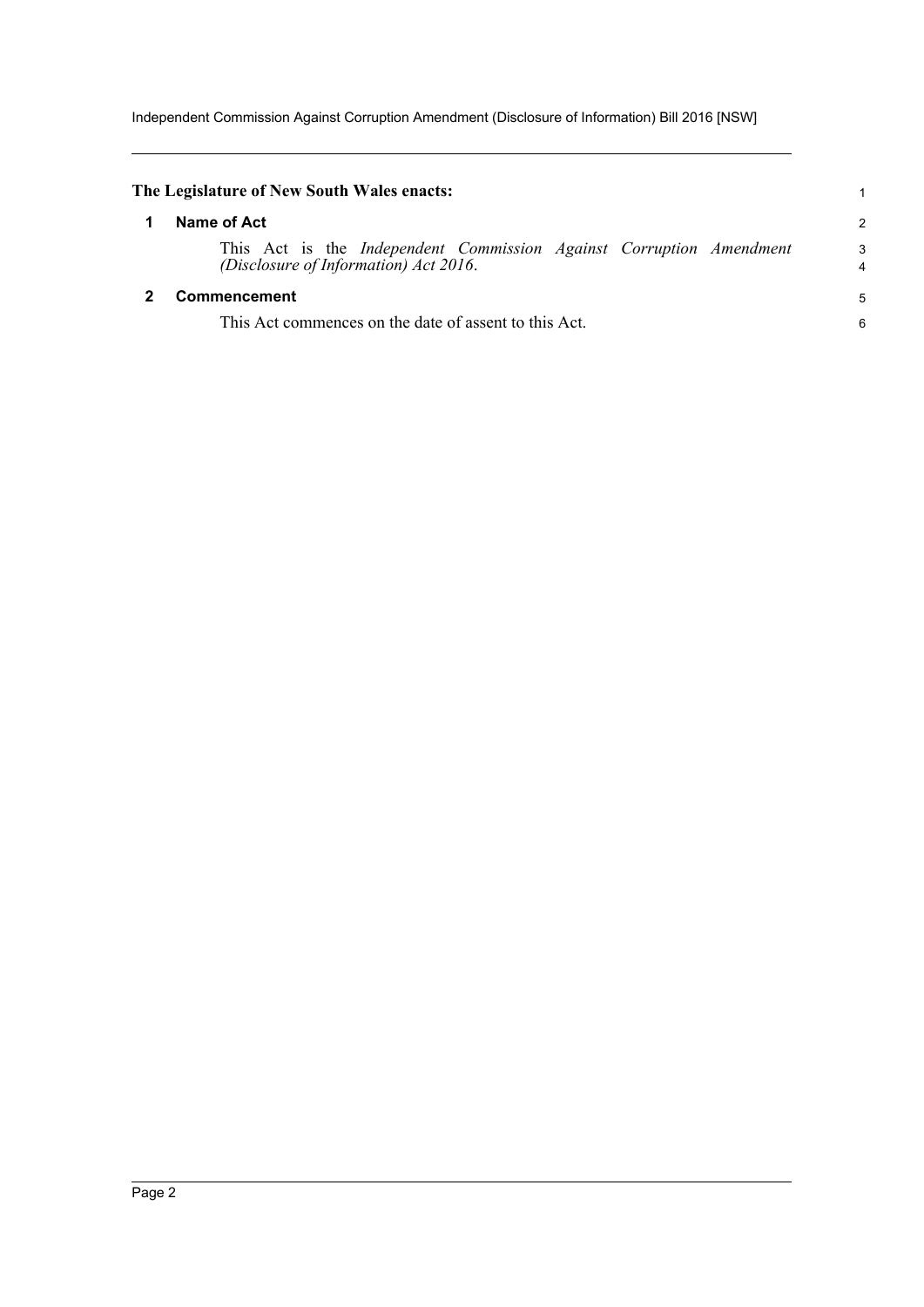## <span id="page-5-0"></span>**Schedule 1 Amendment of Independent Commission Against Corruption Act 1988 No 35**

### **[1] Section 26 Self-incrimination**

Omit the section.

### **[2] Section 109 Protection from liability**

Omit section 109 (5) and (6). Insert instead:

(5) A person is not subject to any criminal or civil liability for compliance, or purported compliance, with a requirement of this Act and no action, claim, demand or disciplinary action may be taken against or made of the person in relation to that compliance or purported compliance.

1  $\mathcal{L}$ 

3 4

22 23

- (6) A person who voluntarily gives any statement of information or produces any document or thing to the Commission in good faith in connection with a complaint made to, or an investigation conducted by, the Commission about a matter that concerns or may concern corrupt conduct is not subject to any criminal or civil liability for giving the statement of information or producing the document or thing and no action, claim, demand or disciplinary action may be taken against or made of the person in relation to the statement or production.
- (7) This section has effect despite any duty of secrecy or confidentiality or any other restriction on disclosure (whether or not imposed by an Act) applicable to the relevant person.

### **[3] Section 109A**

Insert after section 109:

#### **109A Self-incrimination**

- (1) This section applies where a natural person gives any statement of information or produces any document or thing to the Commission in good faith:
	- (a) in connection with a complaint made to, or an investigation conducted by, the Commission about a matter that concerns or may concern corrupt conduct, or
	- (b) pursuant to a requirement of the Commission under section 21 or 22.
- (2) If the statement, document or thing tends to incriminate the person and the person objects to the giving or production at the time, neither the fact of the requirement nor the statement, document or thing itself (if produced) may be used in any proceedings against the person (except proceedings for an offence against this Act or except as provided by section 114A (5)).
- (3) The statement, document or thing may however be used for the purposes of the complaint or investigation concerned, despite any such objection.